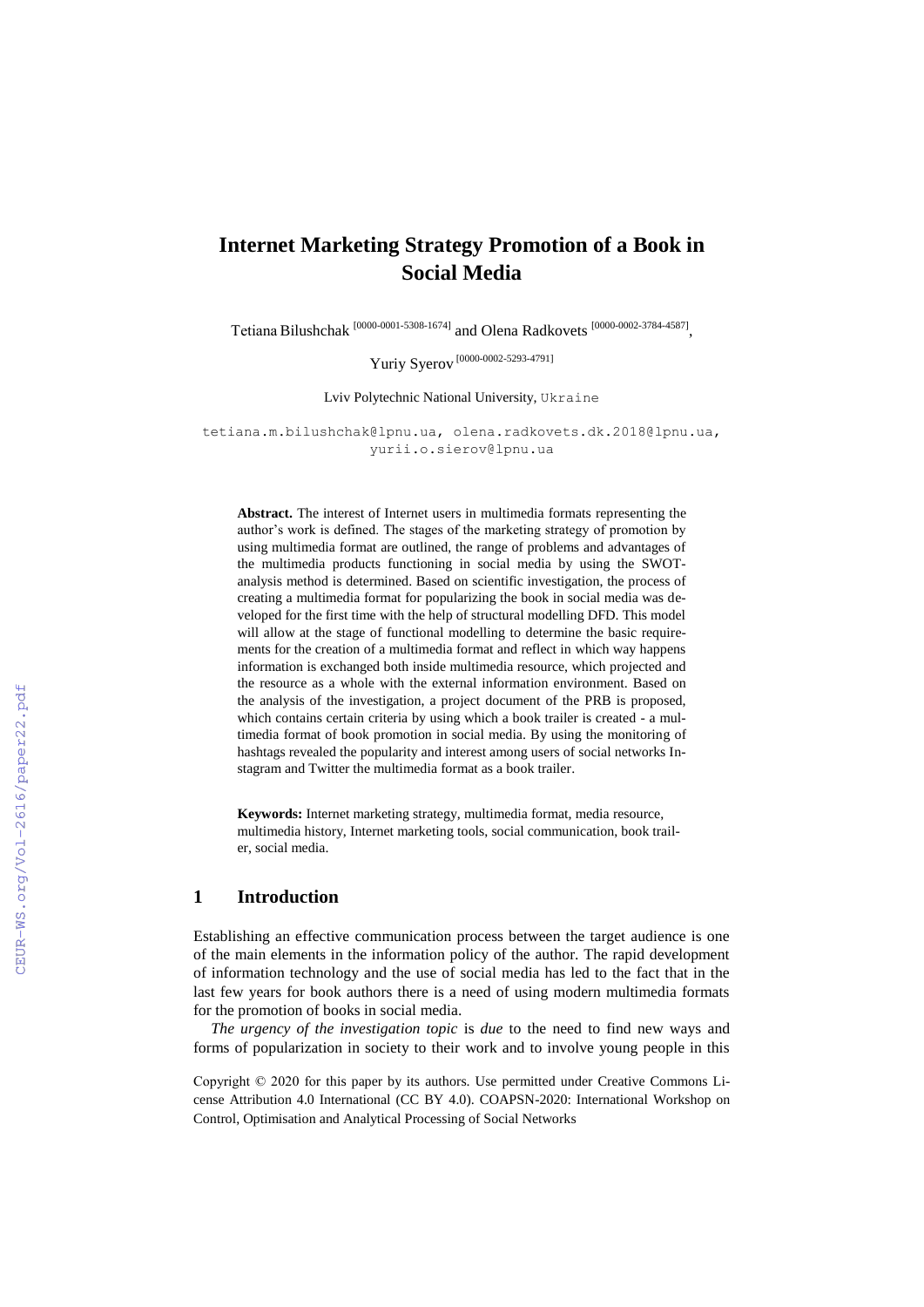type of activity, who now focuses mainly on obtaining information in a virtual environment and prefers visual format than text.

*The purpose of this investigation* is to determine the multimedia format of book promotion based on the analysed searching trends of demand and on this basis the formation of the appropriate target audience in social media.

*To achieve this goal it is necessary to perform the following tasks*: to make analysis of modern investigation Internet marketing strategies for promoting books in social media; to determine the interest of Internet users in multimedia formats of representation of the authors work; outline the stages of a marketing strategy for promotion using a multimedia format, identify the range of problems and benefits of the multimedia products functioning in social media using the method of SWOT-analysis; to develop using the means of structural modelling DFD process of creating a multimedia format of book promotion; create a template "Book trailer development plan" for realization promotion of the book; to define popularity and interest among users of social networks in multimedia format - a book trailer using hashtags.

*The investigation methodology was committed* out using the method of functional modelling, namely the use of the DFD data flow diagram to developing a multimedia format of book promotion on the Internet marketing strategy of the author. This method visualizes how each process converts its input data to output, and also detects the interconnection between these processes. Thus, this method will allow you to study in detail and analyse the features of creating a multimedia format for book promotion on the Internet marketing strategy of the author. Statistical method - for finding out of the level the popularity of searching for multimedia formats of presenting textual information among Internet users, which is used using the analytical tools for collecting Google Trends statistics. To solve the tasks set in the work was conducted a theoretical analysis of the scientific literature and used and comparative and reviewanalytical monitoring of the state of modern multimedia formats of book promotion on the Internet marketing strategy of the author. For arranging according to certain criteria and creating book trailers were used system-typological and classification methods. Also, for generalization and formulation of conclusions used methods of analysis and synthesis.

### **2 Related Works**

Comprehensive analysis and investigation of the multimedia format of popularization of the book in social media as an author's Internet marketing strategy for a long time is not revealed. All investigations, which in one way or another is affected by the study of multimedia formats for the promotion of the book was performing within certain themes, however, are no less important for our study.

Analysis of social media for the use of marketing activities is considered in [1-3]. In particular, define marketing communication strategies for increasing sales of children's books through social media. Also in [2] it was found that multimedia is currently used in various contexts, from social interaction to education and business. It has been defined that strategy design and innovation in multimedia presentations, com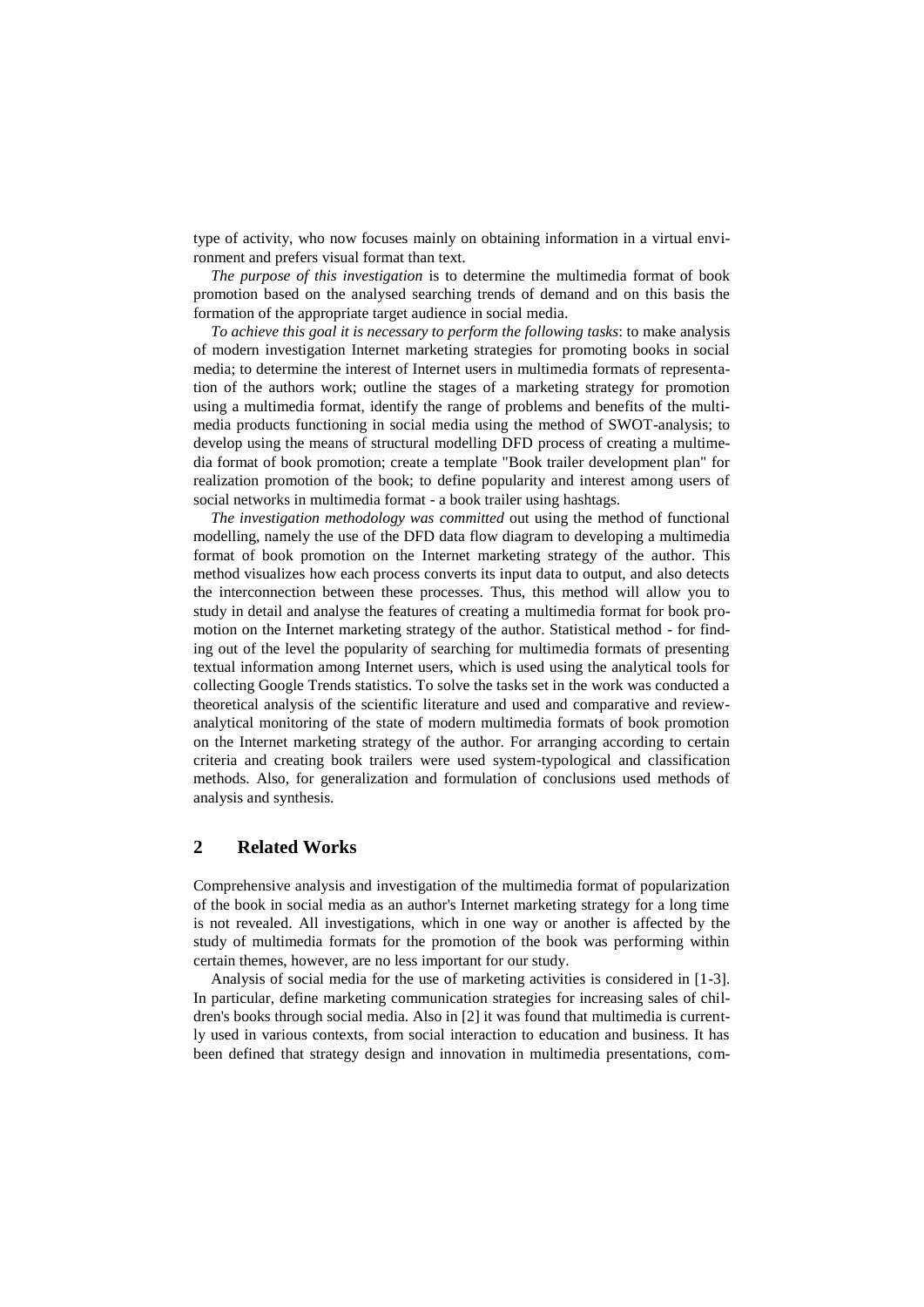bines the latest scientific investigation and proven strategies for the development and implementation of multimedia technologies for various applications in social media.

A separate direction of investigation is formed by scientific works [4-9] about marketing services of university libraries in the new media environment. It is established that the marketing strategy and lists the specific applications of various new media technologies in the marketing of university library services.

Investigation of information and communication potential of social networks in the study of historical processes and popularization of historical and cultural heritage, which include book editions studied in [10-13]. In particular, the classification of Internet sources into six groups depending on their location and method of reproduction of information material has been established.

An effective strategy for using hashtags in Internet communication for personal and corporate branding was considered [14-18].

## **3 Determining the trend of popularity of searching for multimedia formats of book promotion on the Internet**

Considering an increase of competitiveness among the Ukrainian book production and development of information and communication technologies in the popularization of the book by the author its promotion is important. Analysing modern technologies aspromotion of the book by the author, gets attention modern trend - the use of Internet marketing. To conduct successful advertising activities using the author's Internet marketing strategy we allocate means of promotion of the book in the form of multimedia formats as book trailers, storytelling and long grids.

For the purpose of determining the interest of Internet users about the functioning of such multimedia products, we were made an analysis of search queries. Queries were formed using the entered criteria - search on the Internet for the last 12 months on the territory of Ukraine (Fig. 1.)



Fig.1. Determining the trend of popularity of search "book trailer", "storytelling" and "long grid" according to the entered criteria.

From the analysis of the investigation shows that such multimedia stories as storytelling and long grids are quite new phenomena and are just beginning to develop in Ukraine and be used in media resources. At the same time, as we can see from the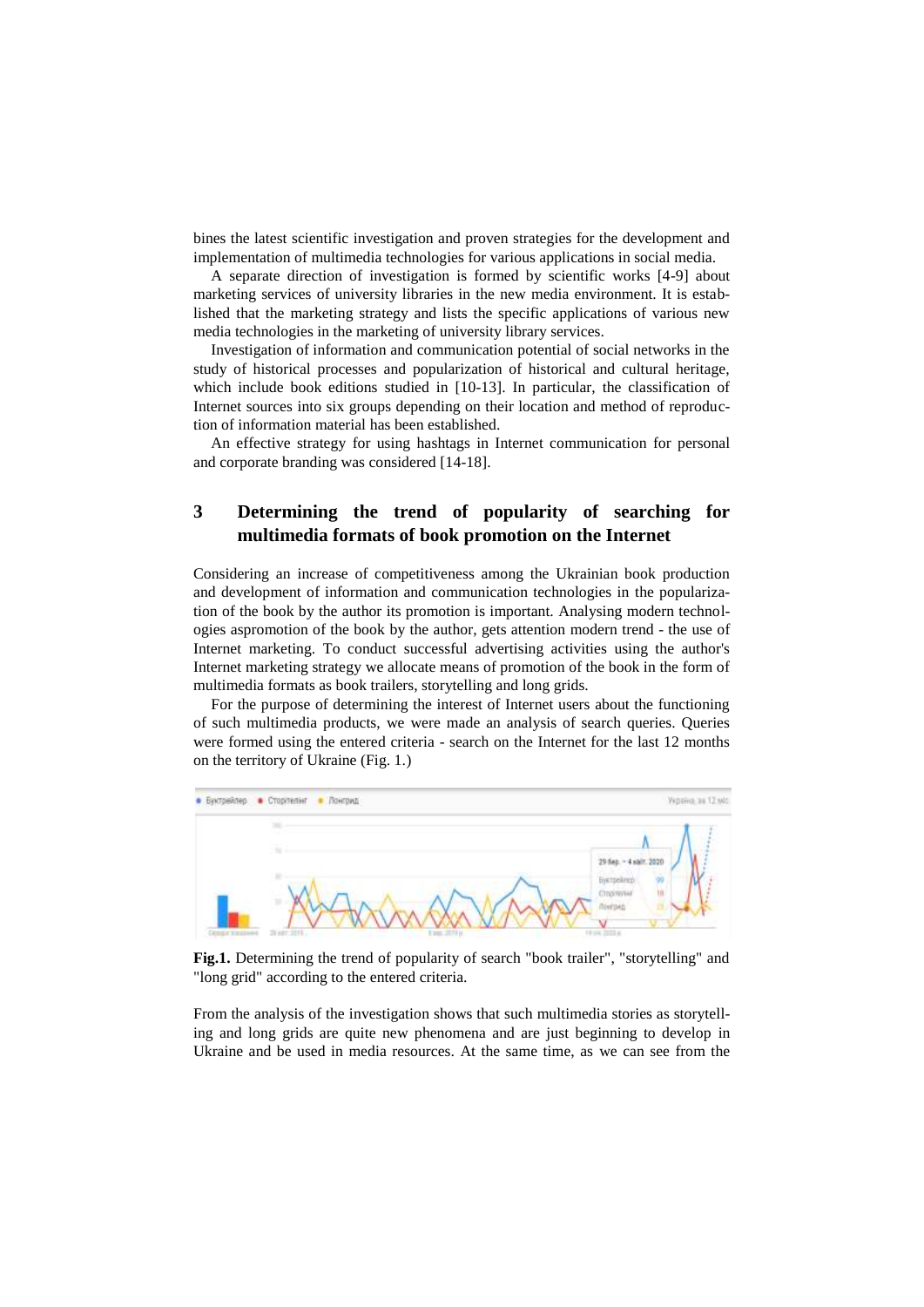analysis of search queries, the tendency of active interest among the Internet audience in such a multimedia product as a book trailer is gaining momentum/to become popular. Based on the obtained data, where we observe the dynamics of periods of interestwe can conclude, that for Internet users is a topical issue of finding such a type of multimedia format as a book trailer.

Having identified the trend of popularity of searching for user queries on the Internet, our next stage of investigation is to use the SWOT-analysis technique to understand the process of the Internet marketing strategy of using this multimedia format in popularizing the book by the author (Table 1).

**Table 1.** SWOT-analysis of the functioning of the book trailer as a multimedia format of book promotion in the author's Internet marketing strategy

| <b>Strengths</b>                                                           | <b>Weaknesses</b>                                                                             |  |
|----------------------------------------------------------------------------|-----------------------------------------------------------------------------------------------|--|
| Attracting additional audience.<br>Use of multimedia content.              | 1. Insufficiently high level of qualification<br>skills of the developer in creating multime- |  |
| Visual content in cross-media.<br>3.                                       | dia content                                                                                   |  |
| 4. Placement at free video hosting.x.                                      |                                                                                               |  |
|                                                                            | <b>Threats</b>                                                                                |  |
| <b>Opportunities</b>                                                       |                                                                                               |  |
| 1. Distribution on various information resources,                          | 1. Continuous observation and analysis of                                                     |  |
| social networks.                                                           | other book trailers on the video hosting.                                                     |  |
| Involvement of convergent media.                                           | 2. Lack of creative team                                                                      |  |
| Analysis of statistics<br>3.<br>Unlimited term of promotion the book<br>4. |                                                                                               |  |

According to the results of the conducted SWOT-analysis, it should be noted that the functioning of the book trailer as a multimedia format has a number of strengths and opportunities as a tool for promoting the book on social media. Given the prospects of strengths and opportunities and subject to taking into account and limiting the influence of weaknesses and threats, the result will be an effective author's Internet marketing strategy in the promotion of the book on social media.

# **4 Functional model for creating a multimedia format to promote a book by the author**

An important aspect for every writer who published his book is to establish an effective communication process between the target audience and to stimulate interest in his published work.

For implementation create a multimedia format book promotion, it is proposed to create a book trailer, which will open a wide range of opportunities for the promotion of books, increase competitiveness and attract readership. In order to see the process of creating a multimedia format for the promotion of the book, namely the trailer, we propose to consider the diagram of data flows using the notation of Jordan-De Marco (Fig. 2).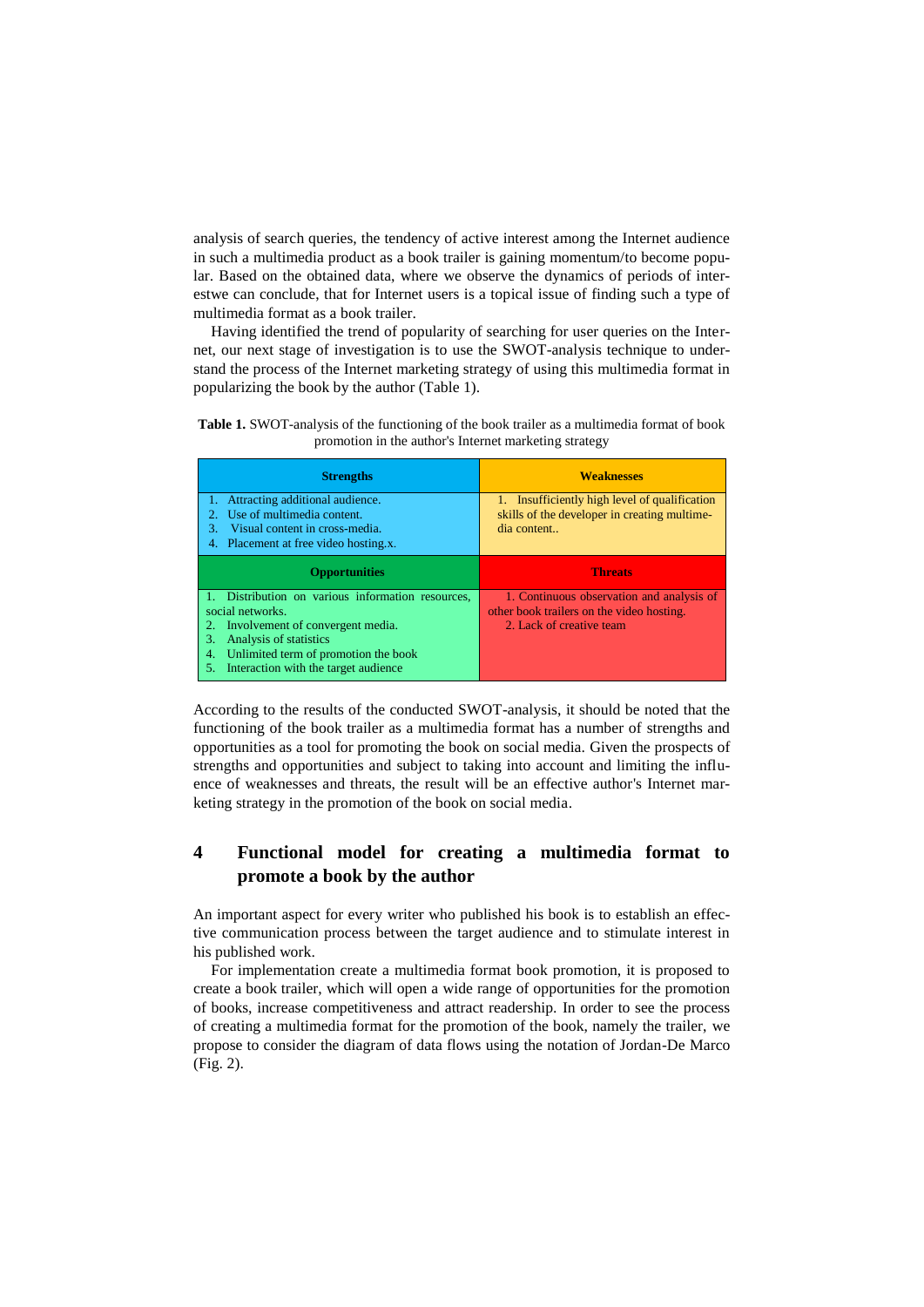

**Fig. 2.** Context diagram "Creating a multimedia format for promotion of the book"

Data flow diagrams are the main means of modelling the functional requirements for the project being developed. With their help, these requirements are divided into functional components (processes), which are presented as a network connected by data flows.The main purpose of such tools is to demonstrate how each process converts its input data to output data and to identify the interconnection between these processes.

In Fig.1 shows a context diagram that contains one main process - "*Creating a multimedia format for promotion of the book*", which by means of data streams is connected to four external entities - author of the book, developer, social media users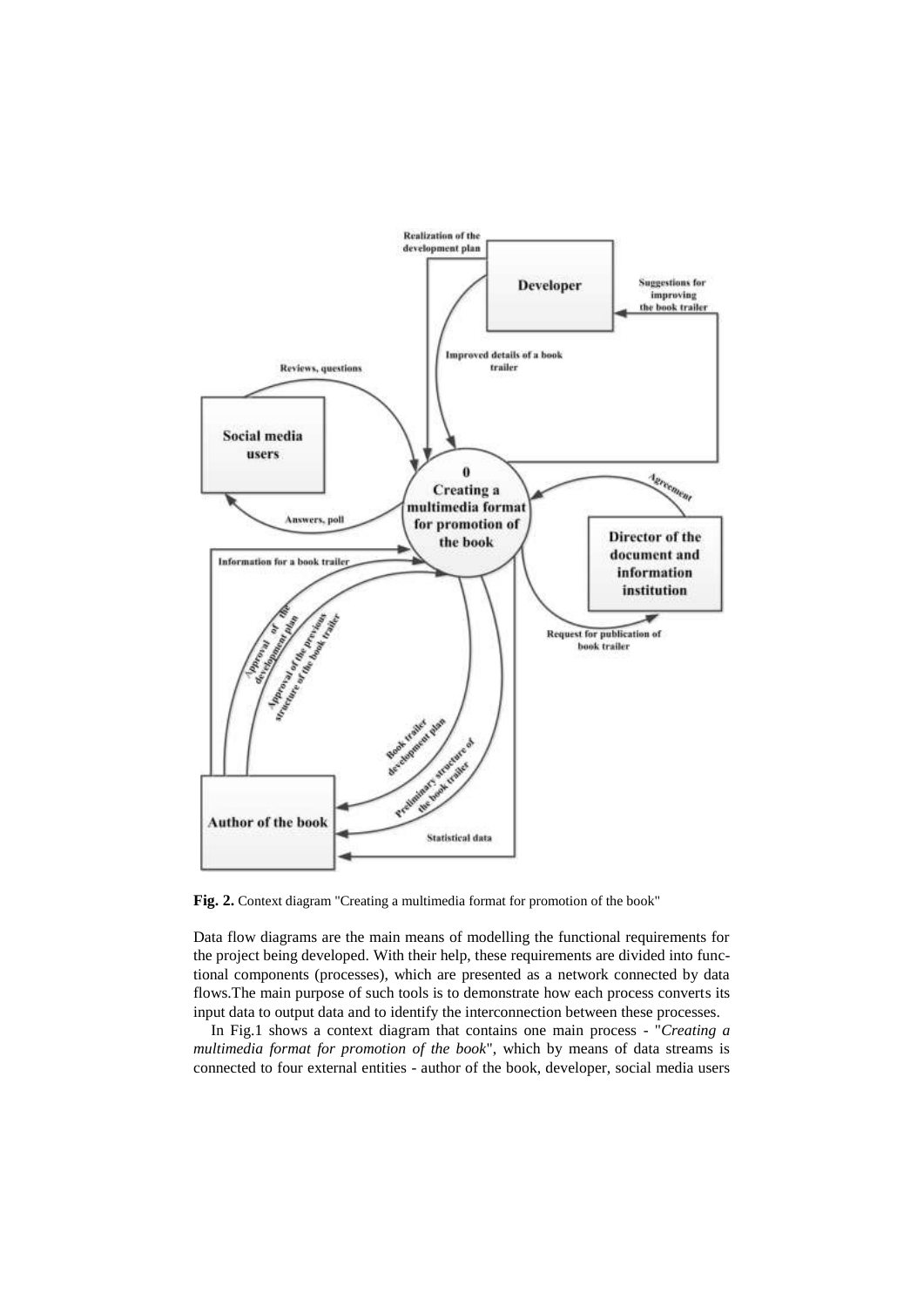and director of the document and information institution. Consider the interconnection of each external entity to the main process.

The external essence of the "*Author of the book*" - is a person, using her creative work is created a book. Accordingly for creating a multimedia format of the promotion of the book from this external essence output data streams are information for creating a trailer, which is the basis for its implementation. Then the given external essence receives the plan of development of the book trailer and approves it. Accordingly, later from the main process comes the previous structure of the book trailer and as the output data stream is the approval of the previous structure. Also, the output data streams from the main process are the statistics data of the already implemented multimedia format of promotion of the book.

"*Developer*" - a person who is a specialist and projecting multimedia formats to promotion of the book. The implementation of the development plan is the input data stream to the main process, where the developer takes into account all the information given to him by the author of the book. Also, the improved details of the book trailer are the input data streams to the main process, which were formed after the output streams of suggestions for improving the book trailer.

"*Director of the document and information institution*" - a person who carries out all control over the library institution. This essence receives a request for publication of a book trailer in their institution on the information resource in order to attract the target audience and popularize the artistic word and as a response to the main process, approval is received in the form of an input stream.

"*Social media users*" - people who will visit social media, information resources of the library, where they will leave their feedback and questions about watching the book trailer. According to the main process, answers and polls will be received.

Consider the DFD of the first level of decomposition of the main process "Creating a multimedia format for promotion of the book " (Fig. 3).

In Fig 3. shows the decomposition of the context diagram. It depicts 4 subprocesses: "Creating the idea of promotion of the book ", "Creating content for a media resource", "Developing a media resource" and "Interaction with readers and promotion". There is a certain interconnection between these subsystems, due to they form one main process.

In order to organize the promotion of the book, the best idea is to create a book trailer. To implement the idea, we get information about the book trailer, and the initial data of the essence "Creating the idea promotion of the book" is a plan for the development of a book trailer. To implement the following essence of "Creating content for a media resource" incoming the input stream, namely the approval of the development plan, and the output is the previous structure of the trailer. In order to develop an effective media resource in the promotion of the book on social media, we receive approval of the previous structure and implement a plan for the development of the book trailer and the initial data of the essence are suggestions for improving the book trailer.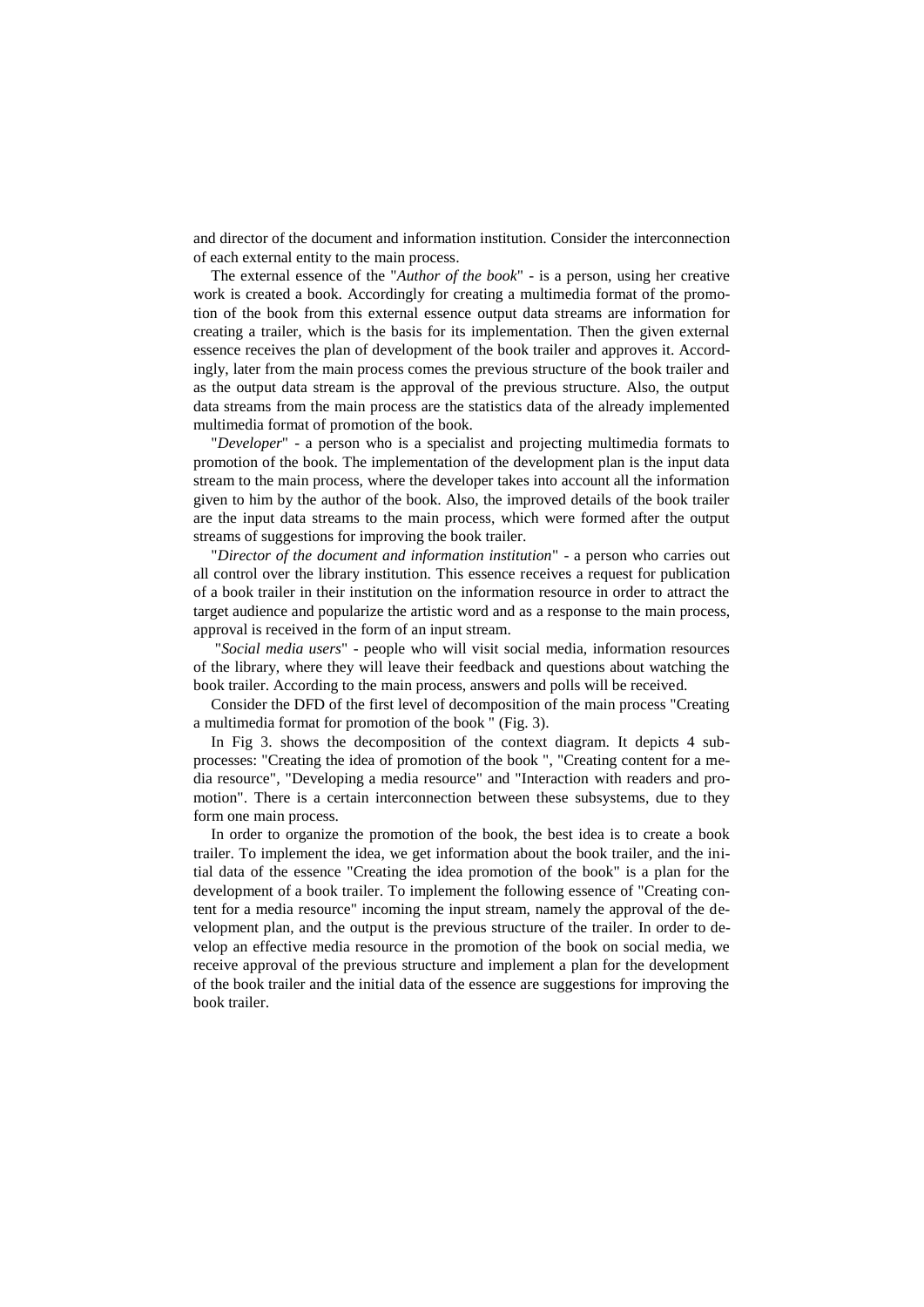

**Fig.3.** The DFD of the first level of decomposition of the main process "Creating a multimedia format for promotion of the book "

Then the input data of the essence is the improvement of the details of the book trailer, and the source data is the request to publish the book trailer on the information resources of libraries and social media. To implement the fourth essence of interacting with library readers and users on social media and conducting promotion of the book, there is an agreement to publish a book trailer. Also, the input data of the essence is the feedback and questions of users/readers, and the output of the essence will be the answers, polls, and statistics received on social media.

### **5 Research results**

Given the current trends in social-communication technologies, to attract a larger readership, it is proposed to develop a book trailer based on the created template, namely the "Book trailer development plan".

*The book trailer development plan* (BDP) is a project document that must contain certain criteria by which the book trailer is created. Thanks to the proposed template for creating a book trailer, the developer allow to automate and facilitate the process of creating a multimedia format for the promotion of the book because attention is on certain criteria of creation paid.Figure 4 shows the stage work of creating a book trailer and the involvement of the target audience in social media (Fig. 4).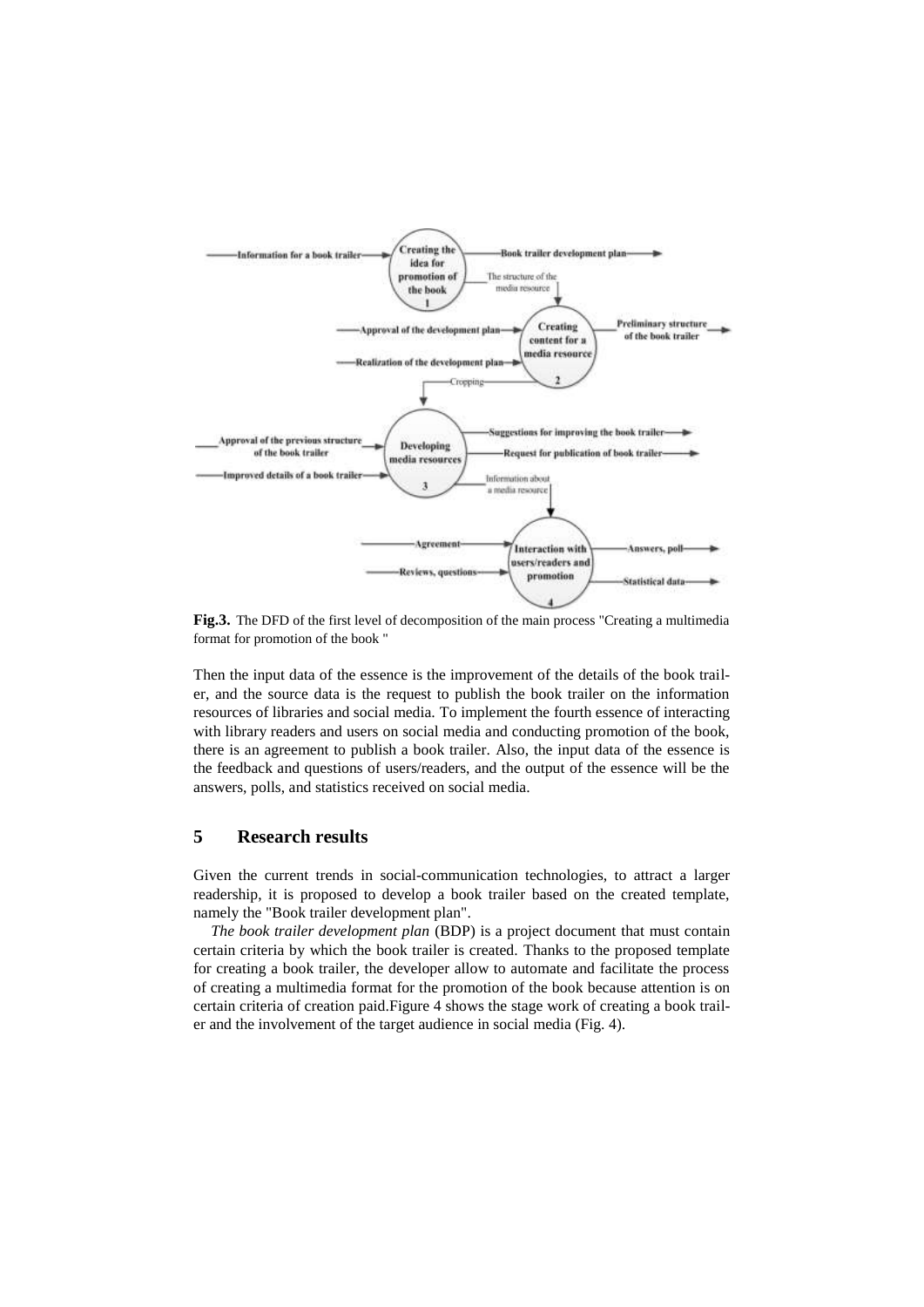

**Fig. 4.** The scheme of step-by-step design for the creation and functioning of the author's book trailer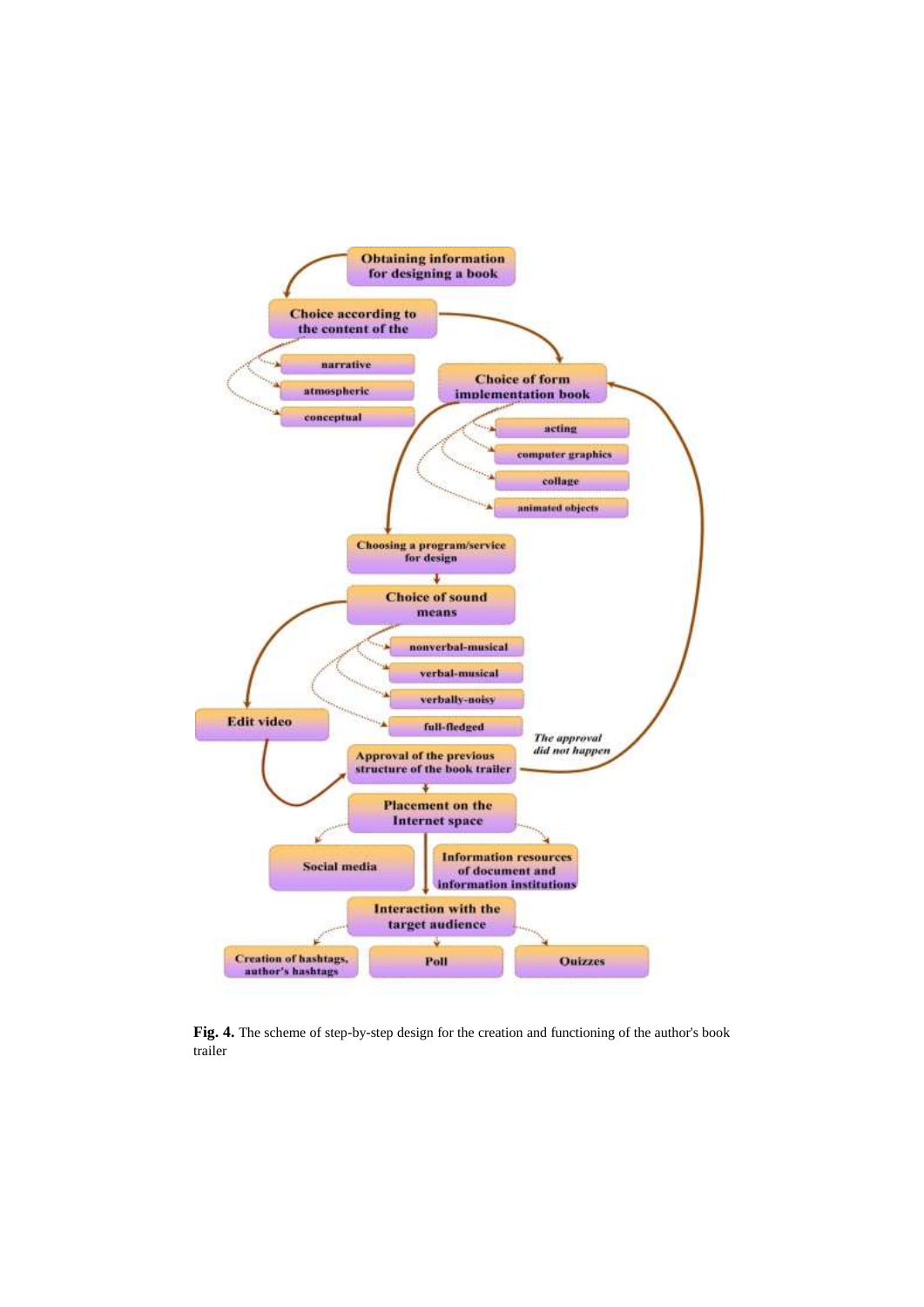As we can see from the scheme, after receiving the information in the BDP, we determine the content of the book trailer narrative (factual), atmospheric (emotionalsensory) and conceptual (ideological). Narratives are more designed to inform, atmospheric and conceptual - to intrigue. Based on the previous step, we choose the form of execution of the book trailer: computer graphics, collage, animated objects and, only, the format - acting, which requires the involvement of an additional team to implement the written plot in the video. The next step is a choice of software for design and sound means. The above steps are recorded, created sketches in the BDP and agreed with the author of the book. In this case, if the author has remarked, the developer takes into account all remarks and finalizes and proceeds to the next stage of implementation of the book trailer.

The created book trailer is placed on the Internet with a promotion in social media and on information resources of documentary and information institutions.

Social media is the main online communication channel among the younger generation, which should be considering when creating a multimedia format to promote their work in the author's Internet marketing strategy.

We used a statistical study of hashtags to find out the number of distributions and exchange of information in a multimedia format in the form of a book trailer on social networks. The hashtags #Буктрейлер and #booktrailer were chosen for the investigation. The analysis was made by hashtags that were published within 2 weeks and we received the following results (Table 2, 3 and Figure 5, 6):

| Criteria                            | Twitter<br>Instagram |  |
|-------------------------------------|----------------------|--|
|                                     | #Буктрейлер          |  |
| Users who<br>used<br>the<br>hashtag | 15<br>10             |  |
| Posts with hashtags                 | 22<br>18             |  |
| Coverage / reactions                | 8.013<br>3.277       |  |

**Table 2**. Monitoring the hashtag #Буктрейлер



**Fig. 5.** Dynamics of the post that are positive, neutral and negative, based on the total sample of tracked posts with hashtag #Буктрейлер

The results of the analysis of the hashtag #Буктрейлер showed that it is used the most by users of the social network Twitter. The most popular social media-related following the link on YouTube, TikTok. It is established that the largest coverage by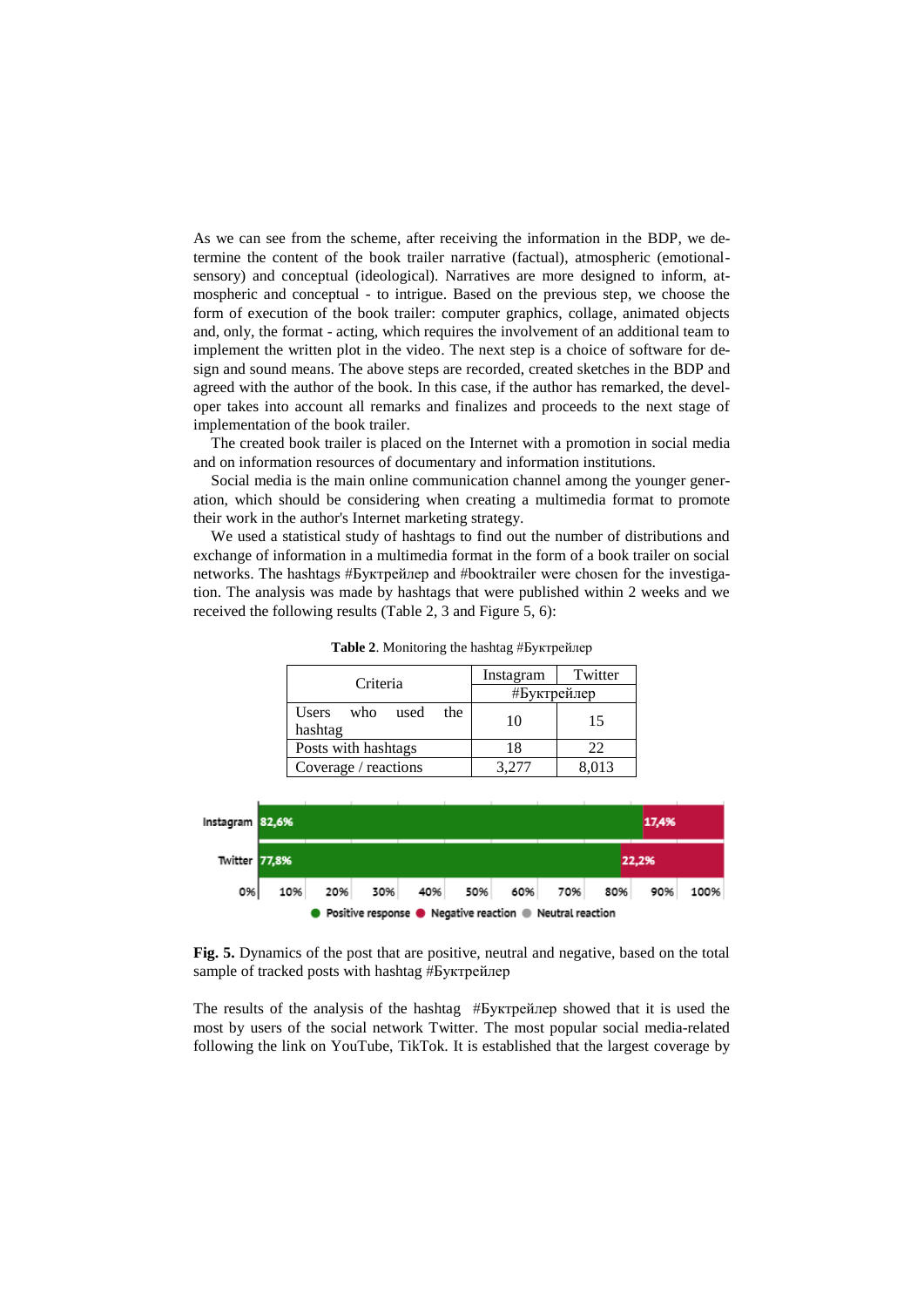the number of reactions is not only in Ukraine, but also abroad in those countries where the Cyrillic alphabet is widespread.

| Criteria                            | Instagram    | Twitter |
|-------------------------------------|--------------|---------|
|                                     | #booktrailer |         |
| Users who<br>the<br>used<br>hashtag | 110          | 242     |
| Posts with hashtags                 | 70           | 352     |
| Coverage / reactions                | 2070         | 2340    |

**Table 3**. Monitoring the hashtag # booktrailer



**Fig. 6.** Dynamics of the post that are positive, neutral and negative, based on the total sample of tracked posts with hashtag # booktrailer

According to the results of the analysis of the hashtag #booktrailer, we also see the greatest use by users of the social network Twitter. Among popular social media following the link is YouTube video hosting. As a result of a successful Internet marketing strategy is the creation of hashtags, polls, voting, which allow to potentially increase visiting pages on social networks and reaching the audience.

By creating hashtags implemented:

- distribution of messages by topics;
- finding thematic information using search;
- structures information on specific queries.

As an opportunity to influence the involvement of the target audience and improve the strategy of promotion of the book, it is proposed to create a questionnaire using an interactive form of the poll.

#### **6 Conclusions**

In the marketing strategy of the representation of works in multimedia, format use social media to involve the target audience, spread and exchange information, promote creativity and shape their image, brand, communication and online dialogue. To conduct successful advertising activities using the author's Internet marketing strategy, the means of book promotion in the form of multimedia formats such as book trailers, storytelling and long grids have been emphasized. The results of the analysis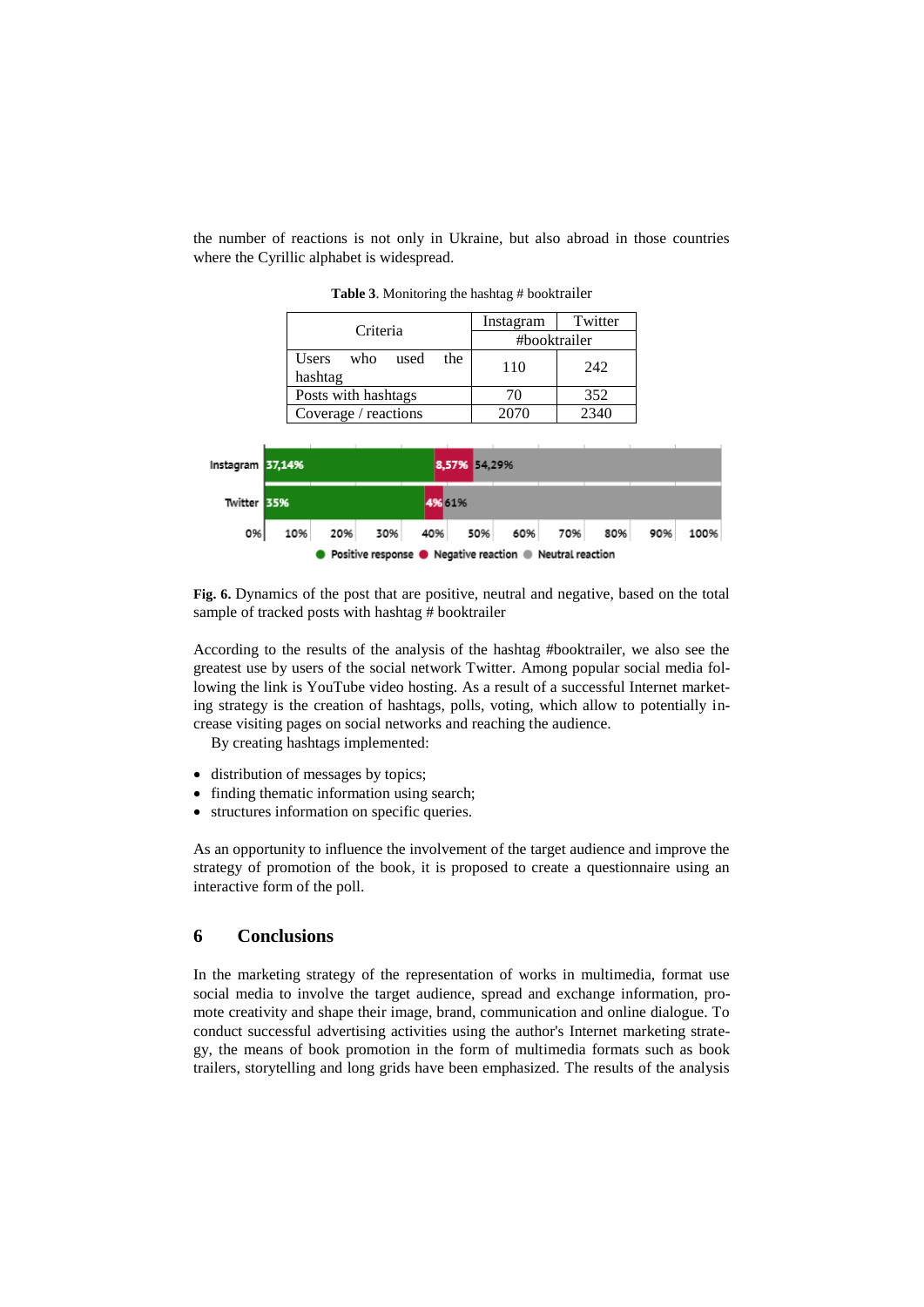showed a high level of interest among search queries for such a multimedia product as a book trailer.

Based on the trend of search query popularity among Internet users, we used the method of SWOT-analysis for understanding the process of the Internet marketing strategy of using this multimedia format in the promotion of the book by the author. It is established that the functioning of the book trailer as a multimedia format has a number of strengths and capabilities as a means for promoting the book on social media. Given the prospects of strengths and opportunities and provided considerationand limiting the influence of weaknesses and threats.

Based on scientific research the first time was developed using means of structural modelling DFD process creating a multimedia format to promote the book on social media. This model allows on the stage of the functional modelling to determine the basic requirements for creating multimedia format and display, how the exchange information happened both inside of the multimedia resource, which is projected and resource in general with the external information environment. Based on the analysis investigation were proposed a project document of the BDP, which contains certain criteria by which the book trailer is created. Due to the proposed developer`s book trailer creation template will allow to automate and facilitate the process of creating a multimedia format for book promotion, because, emphasized is made to certain criteria of creation. As a result of statistical investigation of hashtags #Буктрейлер and #booktrailer on social Instagram and Twitter over the past two weeks, which showed a high audience reach and dynamics of discussion.

#### **References**

- 1. Wardaya, M. Marketing Communication Strategy Through Social Media To Increase Children Book Sales. The Winners 17 ( 2) 155-163 (2016).
- 2. Shalin, Hai-Jew Design Strategies and Innovations in Multimedia Presentations (1st. ed.). IGI Global, USA. (2015).
- 3. Shakhovska, N., Peleshyshyn O., Myna Zh., Bilushchak T. Online community information model for use in marketing activities. In Proceedings of the 1st International Workshop on Control, Optimization and Analytical Processing of Social Networks (COAPSN-2019), pp. 263–272. Lviv (2019).
- 4. Petrushka, A., Komova M., Demydov I. Social Networks as an Alternative Environment for the Implementation of Scientific Communication. In Proceedings of the 1st International Workshop on Control, Optimization and Analytical Processing of Social Networks (COAPSN-2019), pp. 79-94. Lviv (2019).
- 5. Trach, O., Peleshchyshyn, A., Korzh, R. Methods for creating a team for managing a virtual community. Proceedings of the 1st International Workshop IT Project Management (ITPM 2020), p.83-92. Slavsko (2020).
- 6. Davydova, I., Marina, O., Slianyk, A., Syerov, Y. Social Networks in Developing the Internet Strategy for Libraries in Ukraine. In Proceedings of the 1st International Workshop on Control, Optimization and Analytical Processing of Social Networks (COAPSN-2019), pp. 122-133. Lviv (2019).
- 7. Zheng, Y., Du, L. A Study on Service Marketing of University Libraries in the New Media Environment. Journal of Social Sciences 6 (11) 223-233 (2018).